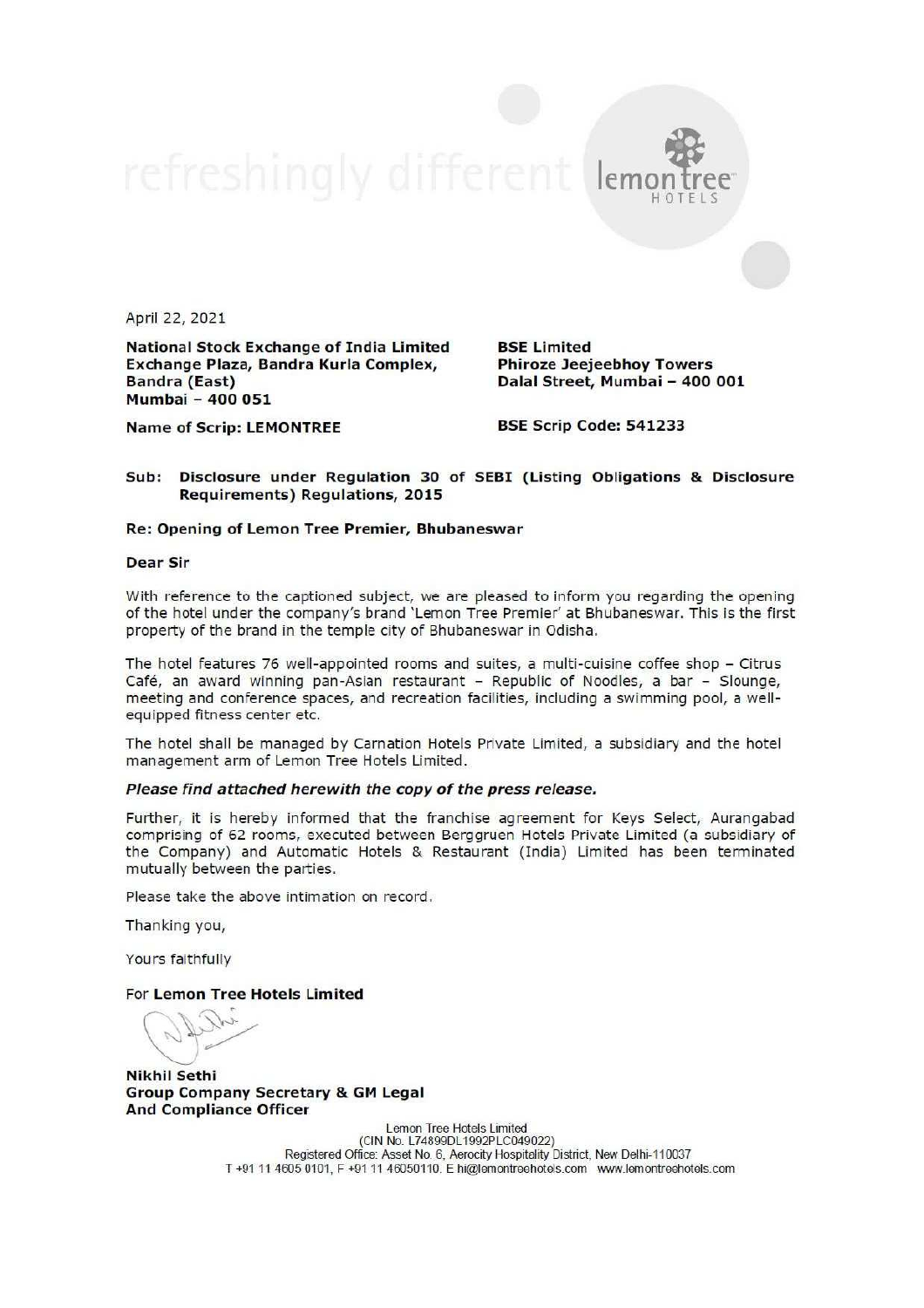## Lemon Tree Hotels Ltd. debuts in Bhubaneswar with Lemon Tree Premier, Bhubaneswar

The hotel features 76 well-appointed rooms and suites,delicious dining and refreshing recreation options for a perfect stay

22<sup>nd</sup> April, 2021: Lemon Tree Hotels Limited, through its management subsidiary Carnation Hotels Pvt. Ltd., announced the opening of the 76 keyLemon Tree Premier, Bhubaneswar. This is the first property of the brand in the temple city of Bhubaneswar in Odisha. The ancient city, dotted with beautiful and historic temples, pulls in travelers and devotees from all over the world.

Once renowned for its architecture and grand temples, is now also a vibrant trade and business hub. Modern Bhubaneswar, a smart city, has gained its reputation as a model conference and convention venue for its IT center and software park.

The hotel's strategic location offers multiple options to explore the city's cultural and architectural marvels, as well as the business destinations and traditional markets.

The hotel features 76 well-appointed rooms and suites, which combine understated elegance and old world charm with modern amenities and \_facilities.The contemporary interiors and the inspiring artwork of this hotel make for a setting that is refreshing, while still reflecting a touch of the city's heritage in the artefacts.

Complementing the stay are a multi-cuisine coffee shop - Citrus Café\*, an award winning Pan-Asian restaurant  $-$  Republic of Noodles \*and a hip recreation bar  $-$ Slounge. Recreational facilities at the hotel include a rejuvenating spa  $-$  Fresco\*, a well-equipped fitness center\* and a refreshing swimming pool\* where guests can easily spend a few languid hours for utmost relaxation.

The hotel offers a refreshingly different event setting with large banquet spaces, stylish interiors and upbeat service, making it the ideal location for weddings, banquets, social events and corporate functions. The halls are located on the 6th floor with 2 specially dedicated high-speed elevators, and adequate parking space. Lemon Tree Premier, Bhubaneswar, is the 'one stop shop' for conference and banquet requirements in the city, from the venue, customised menus, decor, flowers, and special lighting, to music, entertainment, and more.

The closest airport is the Biju Patnaik International Airportat an approximate distance of 8.9 kms and the closest railway station is Bhubaneswar Railway Station at a distance of 7.8 kms. The hotel offers easy access to many eminent attractions, including the Jagannath Temple, Puri Beach, Konark Sun Temple, Udaygiri and Khandagiri Caves, Nandankanan Zoological park, Mukteshwara Temple and Lingaraj Temple. The hotel is also located opposite Tech Mahindra and is in close proximity to the IT hubs housing Infosys, Tata Consultancy Services and Mindtree, among others.